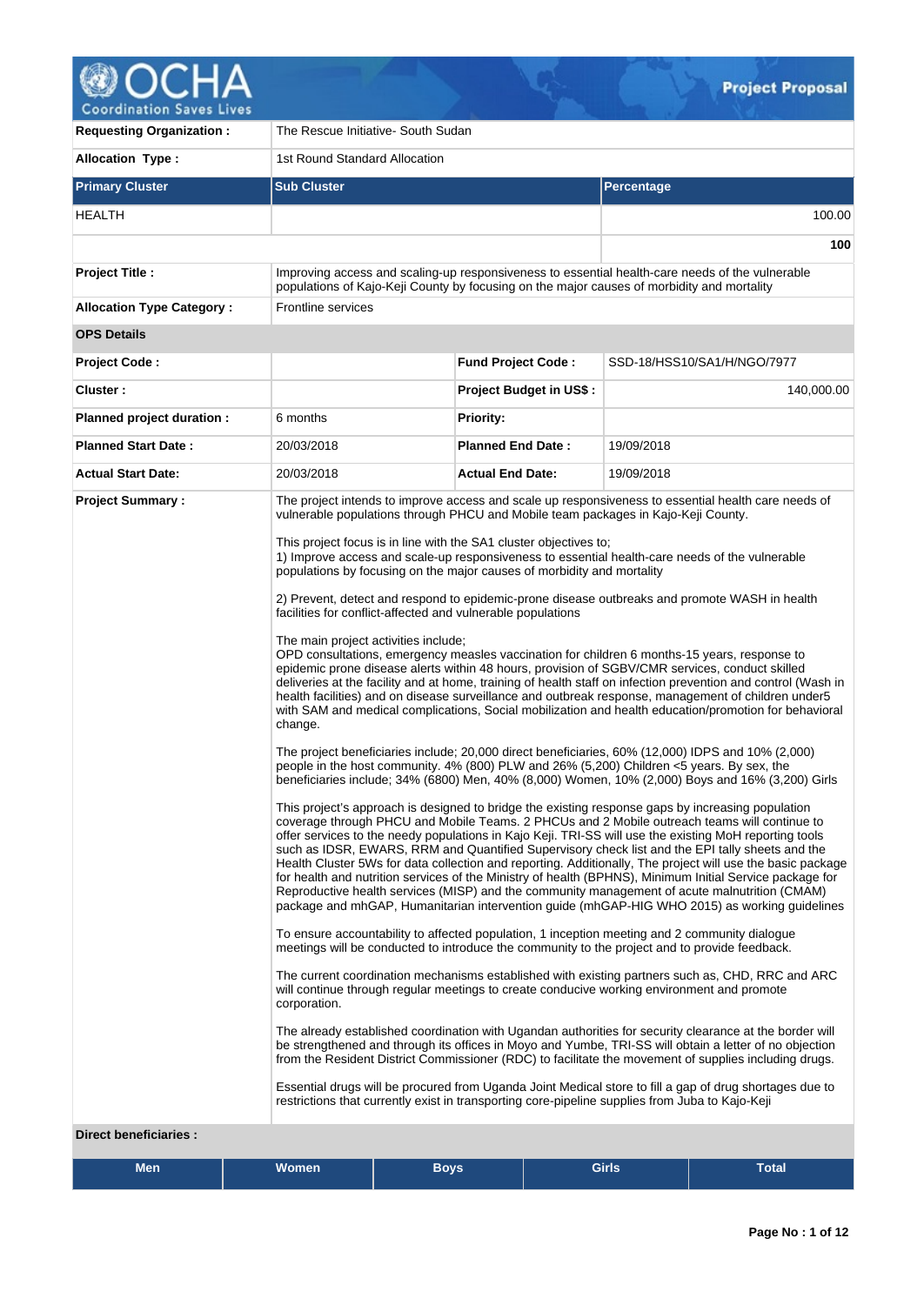| 6,800                        | 8,000      | 2,000 |             | 3,200        | 20,000       |  |  |  |  |
|------------------------------|------------|-------|-------------|--------------|--------------|--|--|--|--|
| <b>Other Beneficiaries:</b>  |            |       |             |              |              |  |  |  |  |
| <b>Beneficiary name</b>      | <b>Men</b> | Women | <b>Boys</b> | <b>Girls</b> | <b>Total</b> |  |  |  |  |
| Internally Displaced People  | 4.080      | 4,800 | 1.100       | 1,451        | 11,431       |  |  |  |  |
| People in Host Communities   | 2.720      | 2,400 | 200         | 300          | 5.620        |  |  |  |  |
| Pregnant and Lactating Women | 0          | 800   |             |              | 800          |  |  |  |  |

Children under 5 0 | 0 | 700 | 1,449 | 2,149

# **Indirect Beneficiaries :**

An estimated 1000 additional people are likely to use the health services provided through the outreach clinics.

## **Catchment Population:**

An estimated 1000 additional people are likely to use the health services provided through the outreach clinics.

## **Link with allocation strategy :**

2 PHCUs, 2 mobile teams and 1 PHCC covering (SAM with medical Complications and Clinical management of rape (CMR) will be supported with this grant and will focus on all the activities and indicators aligned to the clinical packages as per the Health Cluster strategy for this allocation. The project aims at ensuring access to essential emergency health care to IDPs and vulnerable community in Kajo-Keji county. The Rescue Initiative-South Sudan (TRI-SS) will strengthen 1 PHCC , 2 PHCUs and open 2 Mobile teams to reach 20,000 IDPs and host communities targeting 3 payams of Kajo-Keji County. The activities aligned with the Health Cluster clinical packages as identified will be implemented. The project will ensure gender sensitivity by stratifying all gender parameters (Men/Women/Boys/girls)

## **Sub-Grants to Implementing Partners :**

| <b>Partner Name</b> | <b>Partner Type</b> | <b>Budget in US\$</b> |
|---------------------|---------------------|-----------------------|
|                     |                     |                       |

# **Other funding secured for the same project (to date) :**

| <b>Other Funding Source</b> | <b>Other Funding Amount</b> |
|-----------------------------|-----------------------------|
|                             |                             |

## **Organization focal point :**

| <b>Name</b>            | <b>Title</b>               | <b>Email</b>                      | <b>Phone</b>  |
|------------------------|----------------------------|-----------------------------------|---------------|
| Wani Besseniso         | <b>Execuative Director</b> | therescueinitiative.ss.@gmail.com | +211955426471 |
| Katty Lopolo           | <b>Finance Officer</b>     | kettyoryema@gmail.com             | +211954620787 |
| Zakaria Kenneth Kaunda | <b>Health Manager</b>      | kai.zakaria2005@gmail.com         | +211956844745 |
| Momo Manasseh          | Programmes Manager         | momo.wamba@gmail.com              | +211929440434 |

# **BACKGROUND**

## **1. Humanitarian context analysis**

Prior to October 2017, Liwolo payam of KajoKeji county was home to 30,000 IDPs stationed in Ajio, Logo and Kerwa camps. Drawn from the counties of Yei, Lainya and Morobo, the IDPs had settled in KajoKeji, as a result of the violence that broke out in Juba in July 2016, which escalated to Yei, Morobo and Lainya counties. In October 2017, the violence escalated to the IDP locations in KajoKeji, forcing the population to again flee further to KORIJO and PURE. According to the November 2017 IRNA report, the new camps of Korijo and Pure accommodate a total of 17,300 IDPs. This number has since increased with more people returning from the Ugandan refugee camps to the IDP locations, as relative calm has been restored in KajoKeji. According to the IOM monthly flow monitoring report (January 2018) for KajoKeji and Nimule, 3105 returnees (individuals) are noted to have entered KajoKeji in January 2018 alone. The crisis severely devastated the curative and preventive health infrastructure in KajoKeji. The situation is characterized by deteriorating health infrastructure, absence of health personnel, lack of drugs and medical equipment, poor hygiene in the existing facilities and lack of food and nutrition services to the IDPs. The IDP locations in Korijo and Pure have no existing health facility, which has resulted into poor health outcomes including increased morbidities with top leading cases of illness being Malaria, diarrhea, Acute respiratory infections and pregnancy related conditions. A January 2018 IPC update indicated that KajoKeji is facing Emergency (IPC Phase 4) levels of acute food insecurity, driven largely by armed conflict that has had severe effects on agricultural activities and markets. A September 2017, REACH report for greater Equatoria found out that, only 38% of the community have access to health facilities within a 30 minutes walking distance and about 25% health facilities have been destroyed by violence. According to the report, Malaria is the leading morbidity at 37%, followed by Malnutrition at 22%; Typhoid at 15%, Fever at 3% and TB at 3%. Although no Multi indicator Cluster survey or SMART survey was done in KajoKeji in recent months, data from the CHD/IOM indicate a severe acute malnutrition rate of 5.4%. This was based on MUAC screening.

### **2. Needs assessment**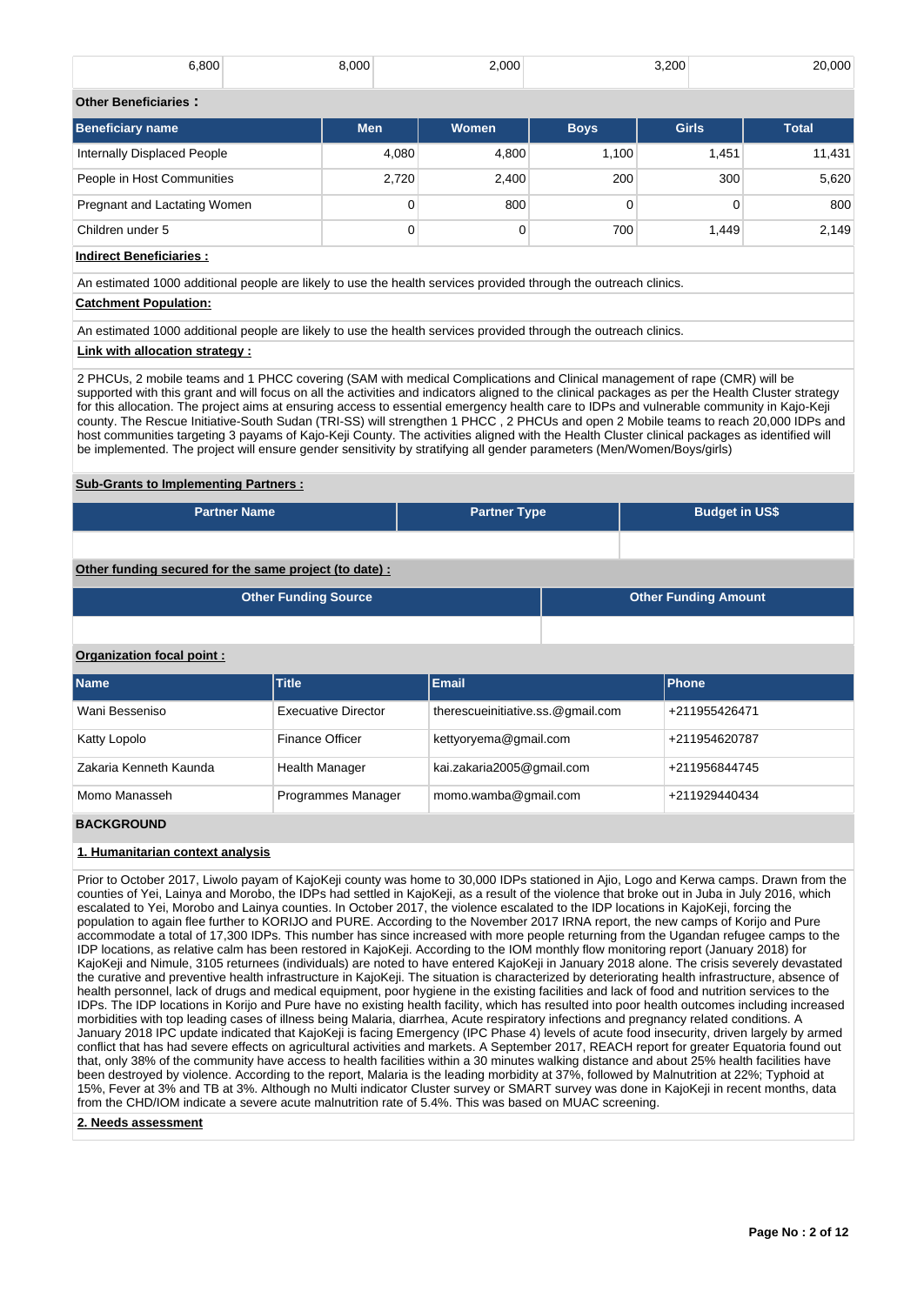Kajo-Keji county remains a humanitarian hot spot with key drivers to vulnerability being conflict often affecting health service delivery. A recent Joint assessment to Pure, Ajio and Korijo was able to establish that about 5200 people who initially fled to Uganda following the December attack had returned.It was also noted that, since November 2017, there has been no vaccination of children 6 Months -15 years. Another challenge that has persisted is the bureaucratic impediments hindering the movement of core pipeline drugs from Juba to Kajo-Keji. Although one health facility remains operational in Ajio; the PHCU is currently short of essential medicines. Evaluation of the SSHF SA2 project implemented by TRI-SS showed a high demand for health services with OPD consultations exceeding 100% and the leading morbidities include; 42% malaria with 32% malaria in children, 27% RTI, 10% watery diarrhea and 5 % skin infections. 1,442 children screened had acute malnutrition and 18 (1.2%) had severe malnutrition with medical complications and referred to Yumbe for further treatment.

### **3. Description Of Beneficiaries**

The project beneficiaries include; 20,000 direct beneficiaries, 60% (12,000) IDPS and 10% (2,000) people in the host community; 4% (800) PLW and 26% (5,200) Children <5 years. By sex, the beneficiaries include; 34% (6800) Men, 40% (8,000) Women, 10% (2,000) Boys and 16% (3,200) Girls. Beneficiaries selection is based on population vulnerability with IDPS considered being at a high scale of the vulnerability rating followed by children under five years, pregnant and lactating women and People in the host community.

### **4. Grant Request Justification**

The project aims to address the acute shortage of essential primary health care services, including OPD consultations and treatment of common illnesses, strengthened surveillance and emergency measles vaccination to reduce the most common morbidities and mortalities. The response is in line with the health cluster allocation strategy and is designed to bridge the existing response gaps by increasing population coverage through; 2 mobile teams in Korijo and Pure where there were no pre-existing health facilities before the displacement. In addition, the project will support 1 PHCC and 2 PHCUs with essential health care services. One of our biggest strengths lies in the ability to put together strong teams of emergency health professionals to reach vulnerable populations in hard-to-reach areas at short notice. The staffs are drawn from within the affected population and this has ensured sustained delivery of services, as they are part of the communities they serve and thus minimizes gaps by ensuring continued health service provision even during times of war/fighting/insecurity. TRI-SS is a strong actor in the local coordination forum, with partners that include ARC, Diocese of KajoKeji (DKK), CHD and RRC. This partnership is expected to be further strengthened through regular meetings and reporting to avoid duplication of services, prompt identification of gaps and ensure a more robust response. In line with national standards the project will use the basic package for health and nutrition services of the Ministry of health (BPHNS), Minimum Initial Service package for Reproductive health services (MISP) and the community management of acute malnutrition (CMAM) package as working guidelines during the implementation. TRI-SS has a coordination office in Yumbe district of Uganda to facilitate movement of medical supplies as an alternative to the current challenges faced in moving supplies to Kajo Keji through Juba. Integrated approaches have been adopted such that during health education sessions, hygiene promotion messages are passed to the beneficiaries. Similarly, during food distribution, the outreach teams will be deployed to provide treatment for sick people. Severely malnourished children with medical complications identified during the process are will be referred for treatment.

### **5. Complementarity**

This project will complement the SSHF SA2 project implemented by TRI-SS in Kajo-Keji county which ended on the 31st/01/2018. It will continue with clinical consultations, emergency vaccinations, supply of drugs among other activities and is therefore expected to increase coverage and reach an extra 50% of the population previously covered.

### **LOGICAL FRAMEWORK**

### **Overall project objective**

To Increase access to essential emergency primary health care services and contribute to reduction in morbidity and mortality due to common health risks and illnesses among IDPs and Host community in Kajo-Keji County

|  |  | <b>HEALTH</b> |
|--|--|---------------|
|  |  |               |

| <b>Cluster objectives</b>                                                                                                                                                      | <b>Strategic Response Plan (SRP) objectives</b>                                                       | <b>Percentage of activities</b> |
|--------------------------------------------------------------------------------------------------------------------------------------------------------------------------------|-------------------------------------------------------------------------------------------------------|---------------------------------|
| Improve access and scale-up<br>responsiveness to essential health-care<br>needs of the vulnerable populations by<br>focusing on the major causes of morbidity<br>and mortality | SO1: Save lives by providing timely and<br>integrated multisector assistance to reduce<br>acute needs | 80                              |
| Prevent, detect and respond to epidemic-<br>prone disease outbreaks and promote WASH<br>in health facilities for conflict-affected and<br>vulnerable populations               | SO1: Save lives by providing timely and<br>integrated multisector assistance to reduce<br>acute needs | 20                              |

**Contribution to Cluster/Sector Objectives :** The planned emergency response aims at ensuring access to essential life-saving services to targeted IDPs and vulnerable host communities which is in line with the Cluster objectives. This project stems from the needs, justification and findings of assessments and reports that explain the level of conflict and health risk exposure and the needs of vulnerable groups in Kajo-Keji County. The project also targets specific protection risk groups (Rape survivors, victims of physical and psychological trauma women/men/ girls/boys) which contribute to the strategic objective of the cluster. The target location (Kajo-Keji) is aligned to the Health cluster priority locations for this allocation. Beneficiaries and activities are derived from the HC clinical packages which efficiently and effectively contribute to the overall strategy of ensuring access to life saving essential health care services including health protection and reduction in morbidity and mortality of vulnerable groups.

### **Outcome 1**

Improved access to essential health-care needs of the vulnerable populations of Kajo-Keji County through mobile teams and PHCU packages

### **Output 1.1**

### **Description**

Increased access to emergency essential health services among IDPs and Host community in Kajo-Keji County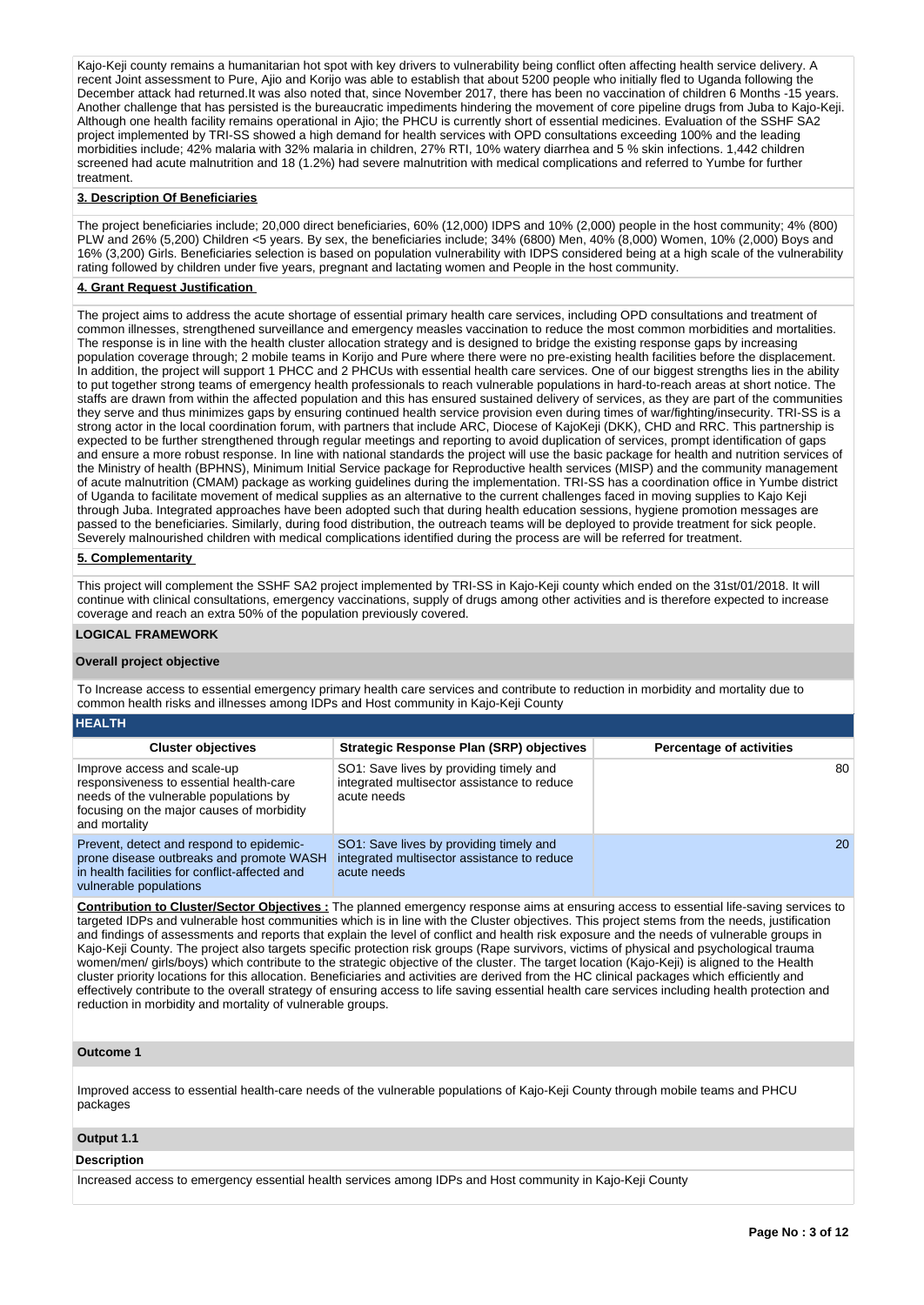# **Assumptions & Risks**

• Treatment guidelines available,

- Staffs are skilled ,
- Insecurity,
- Displacements
- Other health interventions (e.g. health education) will be put in place and sustained,
- Formal and functional referral linkages are established between the different service outlets starting from the community leve

## **Indicators**

|                                                                                                             |                                                                                                                                                                                                                  |                                                                                                                                            | <b>End cycle beneficiaries</b> |       |                   | <b>End</b><br>cycle |                     |  |  |
|-------------------------------------------------------------------------------------------------------------|------------------------------------------------------------------------------------------------------------------------------------------------------------------------------------------------------------------|--------------------------------------------------------------------------------------------------------------------------------------------|--------------------------------|-------|-------------------|---------------------|---------------------|--|--|
| Code                                                                                                        | <b>Cluster</b>                                                                                                                                                                                                   | <b>Indicator</b>                                                                                                                           | <b>Men</b>                     | Women | <b>Boys</b> Girls |                     | <b>Target</b>       |  |  |
| Indicator 1.1.1                                                                                             | <b>HEALTH</b>                                                                                                                                                                                                    | (Frontline Services) Number of OPD<br>Consultations                                                                                        |                                |       |                   |                     | 8,660               |  |  |
|                                                                                                             | <b>Means of Verification</b> : Under five outpatient and inpatient registers,<br>• Above five outpatient and inpatient registers,<br>• Weekly IDSR/EWARS reports,<br>• Monthly reports,<br>• Health cluster 5 Ws |                                                                                                                                            |                                |       |                   |                     |                     |  |  |
| Indicator 1.1.2   HEALTH                                                                                    |                                                                                                                                                                                                                  | (Frontline Services) Number of children under5<br>with SAM+MC treated in SC                                                                |                                |       | 49                | 51                  | 100                 |  |  |
|                                                                                                             | <b>Means of Verification</b> : Training reports, pictures, weekly udates                                                                                                                                         |                                                                                                                                            |                                |       |                   |                     |                     |  |  |
| Indicator 1.1.3                                                                                             | <b>HEALTH</b>                                                                                                                                                                                                    | (Frontline Services) Number of health workers<br>trained on infection prevention and control (Wash<br>in health facilities)                | 9                              | 11    |                   |                     | 20                  |  |  |
| <b>RRM</b> reports                                                                                          |                                                                                                                                                                                                                  | Means of Verification: Inpatient reports (Under five), Monthly reports, IDSR reports and EWARs reports, Health cluster 5Ws, Health cluster |                                |       |                   |                     |                     |  |  |
| <b>Activities</b>                                                                                           |                                                                                                                                                                                                                  |                                                                                                                                            |                                |       |                   |                     |                     |  |  |
| Activity 1.1.1                                                                                              |                                                                                                                                                                                                                  |                                                                                                                                            |                                |       |                   |                     |                     |  |  |
| Provision of OPD consultations                                                                              |                                                                                                                                                                                                                  |                                                                                                                                            |                                |       |                   |                     |                     |  |  |
| Activity 1.1.2                                                                                              |                                                                                                                                                                                                                  |                                                                                                                                            |                                |       |                   |                     |                     |  |  |
|                                                                                                             | Treatment of SAM with Medical Complications                                                                                                                                                                      |                                                                                                                                            |                                |       |                   |                     |                     |  |  |
| Activity 1.1.3                                                                                              |                                                                                                                                                                                                                  |                                                                                                                                            |                                |       |                   |                     |                     |  |  |
|                                                                                                             |                                                                                                                                                                                                                  | Training of health staff on infection prevention and control (Wash in health facilities)                                                   |                                |       |                   |                     |                     |  |  |
| Activity 1.1.4                                                                                              |                                                                                                                                                                                                                  |                                                                                                                                            |                                |       |                   |                     |                     |  |  |
| Procurement of Essential drugs                                                                              |                                                                                                                                                                                                                  |                                                                                                                                            |                                |       |                   |                     |                     |  |  |
| Activity 1.1.5                                                                                              |                                                                                                                                                                                                                  |                                                                                                                                            |                                |       |                   |                     |                     |  |  |
|                                                                                                             | Transportation of essential drugs,                                                                                                                                                                               |                                                                                                                                            |                                |       |                   |                     |                     |  |  |
| Activity 1.1.6                                                                                              |                                                                                                                                                                                                                  |                                                                                                                                            |                                |       |                   |                     |                     |  |  |
|                                                                                                             | Conduct routine health facility cleaning and washing/mooping                                                                                                                                                     |                                                                                                                                            |                                |       |                   |                     |                     |  |  |
| Activity 1.1.7                                                                                              |                                                                                                                                                                                                                  |                                                                                                                                            |                                |       |                   |                     |                     |  |  |
|                                                                                                             | Mobile outreach activities to Korijo, Pure, Ajio and Managalotore,                                                                                                                                               |                                                                                                                                            |                                |       |                   |                     |                     |  |  |
| Activity 1.1.8                                                                                              |                                                                                                                                                                                                                  |                                                                                                                                            |                                |       |                   |                     |                     |  |  |
|                                                                                                             |                                                                                                                                                                                                                  | Conduct one inception Meeting with CHD and RoSS at the start of the project,                                                               |                                |       |                   |                     |                     |  |  |
| Activity 1.1.9                                                                                              |                                                                                                                                                                                                                  |                                                                                                                                            |                                |       |                   |                     |                     |  |  |
|                                                                                                             |                                                                                                                                                                                                                  | Conduct 2 community dialogue meetings with stakeholders and community as a feedback mechanism per quarter                                  |                                |       |                   |                     |                     |  |  |
| Output 1.2                                                                                                  |                                                                                                                                                                                                                  |                                                                                                                                            |                                |       |                   |                     |                     |  |  |
| <b>Description</b>                                                                                          |                                                                                                                                                                                                                  |                                                                                                                                            |                                |       |                   |                     |                     |  |  |
|                                                                                                             |                                                                                                                                                                                                                  | Improved Sexual Gender Based Violence response /CMR services and increased skilled delivaries at the facility and at home                  |                                |       |                   |                     |                     |  |  |
| <b>Assumptions &amp; Risks</b>                                                                              |                                                                                                                                                                                                                  |                                                                                                                                            |                                |       |                   |                     |                     |  |  |
| Availability of referral facilities<br>Treatment guidelines available,<br>Staffs are skilled,<br>Insecurity |                                                                                                                                                                                                                  |                                                                                                                                            |                                |       |                   |                     |                     |  |  |
| <b>Indicators</b>                                                                                           |                                                                                                                                                                                                                  |                                                                                                                                            |                                |       |                   |                     |                     |  |  |
|                                                                                                             |                                                                                                                                                                                                                  |                                                                                                                                            | End cycle beneficiaries        |       |                   |                     | <b>End</b><br>cycle |  |  |
| Code                                                                                                        | <b>Cluster</b>                                                                                                                                                                                                   | <b>Indicator</b>                                                                                                                           | <b>Men</b>                     | Women | <b>Boys</b> Girls |                     | <b>Target</b>       |  |  |
| Indicator 1.2.1                                                                                             | <b>HEALTH</b>                                                                                                                                                                                                    | (Frontline Services) Number of health Facilities<br>providing SGBV/CMR services                                                            |                                |       |                   |                     | 1                   |  |  |
|                                                                                                             |                                                                                                                                                                                                                  | <b>Means of Verification:</b> GPS coordinates of established health facilities providing SGBV/CMR services                                 |                                |       |                   |                     |                     |  |  |
| Indicator 1.2.2                                                                                             | <b>HEALTH</b>                                                                                                                                                                                                    | (Frontline Services) Number of deliveries attended<br>by skilled birth attendant (facility or home).                                       |                                |       |                   |                     | 100                 |  |  |
|                                                                                                             |                                                                                                                                                                                                                  |                                                                                                                                            |                                |       |                   |                     |                     |  |  |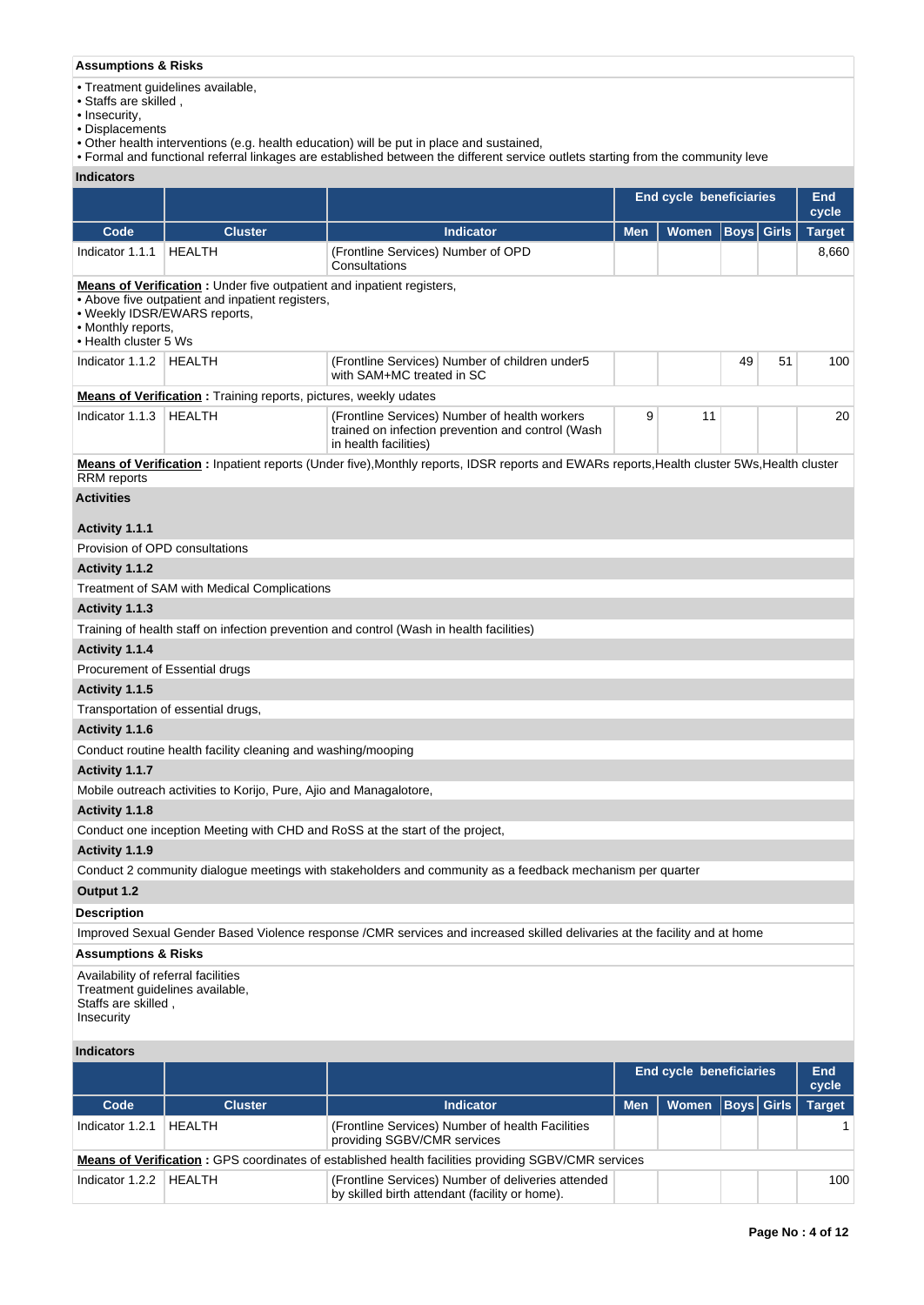## **Means of Verification : ANC registers**

# **Activities**

## **Activity 1.2.1**

Ensuring 1 PHCC is supported with trained health personnel and RH kits for CMR

## **Activity 1.2.2**

Conduct skilled deliveries at the health facility and at home

### **Activity 1.2.3**

Reporting of SGBV cases and clinical management of rape cases

## **Activity 1.2.4**

Supportive supervision and on job training for TBAs and MCHWs

## **Outcome 2**

Increased immunity of children 6 months to15 years through emergency vaccination; improved knowledge of infection prevention and improved response to epidemic prone diseases

## **Output 2.1**

## **Description**

Improved emergency vaccination for children 6-15 years against measles in emergency situation

## **Assumptions & Risks**

Availability of functional cold chain system, Availability of vaccines, Trained vaccinators, Insecurity, Accessibility

## **Indicators**

|                   |                |                                                                                                                                                | End cycle beneficiaries |                               |     | End<br>cycle |       |
|-------------------|----------------|------------------------------------------------------------------------------------------------------------------------------------------------|-------------------------|-------------------------------|-----|--------------|-------|
| Code              | <b>Cluster</b> | <b>Indicator</b>                                                                                                                               | <b>Men</b>              | Women   Boys   Girls   Target |     |              |       |
| Indicator $2.1.1$ | HEALTH         | (Frontline Services) Number of children 6 months<br>to 15 years receiving measles vaccination in<br>emergency, outbreak or returnee situation. |                         |                               | 500 | 600          | 1.100 |

## **Means of Verification : EPI registers**

**Activities**

# **Activity 2.1.1**

Conduct measles vaccination campaigns

## **Activity 2.1.2**

Social mobilization for emergency vaccination

# **Output 2.2**

# **Description**

Improved response to epidemic prone disease outbreaks through strengthened disease surveillance , verification and response to disease outbreaks

## **Assumptions & Risks**

## Availability of reporting tools,

Access to the community and supported health facilities Insecurity

# **Indicators**

|                                                          |                                                  |                                                                                               | <b>End cycle beneficiaries</b> |              |                   | End<br>cycle |               |
|----------------------------------------------------------|--------------------------------------------------|-----------------------------------------------------------------------------------------------|--------------------------------|--------------|-------------------|--------------|---------------|
| Code                                                     | <b>Cluster</b>                                   | <b>Indicator</b>                                                                              | <b>Men</b>                     | <b>Women</b> | <b>Boys Girls</b> |              | <b>Target</b> |
| Indicator 2.2.1                                          | <b>HFAITH</b>                                    | (Frontline Services) Number of epidemic prone<br>disease alerts responded to within 48hours   |                                |              |                   |              |               |
|                                                          | <b>Means of Verification: IDSR/EWARS Reports</b> |                                                                                               |                                |              |                   |              |               |
| Indicator 2.2.2                                          | <b>HFAITH</b>                                    | (Frontline Services) Number of staff trained on<br>disease surveillance and outbreak response | 9                              | 11           |                   |              | 20            |
| <b>Means of Verification:</b> Training reports, Pictures |                                                  |                                                                                               |                                |              |                   |              |               |
| <b>Activities</b>                                        |                                                  |                                                                                               |                                |              |                   |              |               |

# **Activity 2.2.1**

conducting continues community/Facility level surveillance for epidemic prone diseases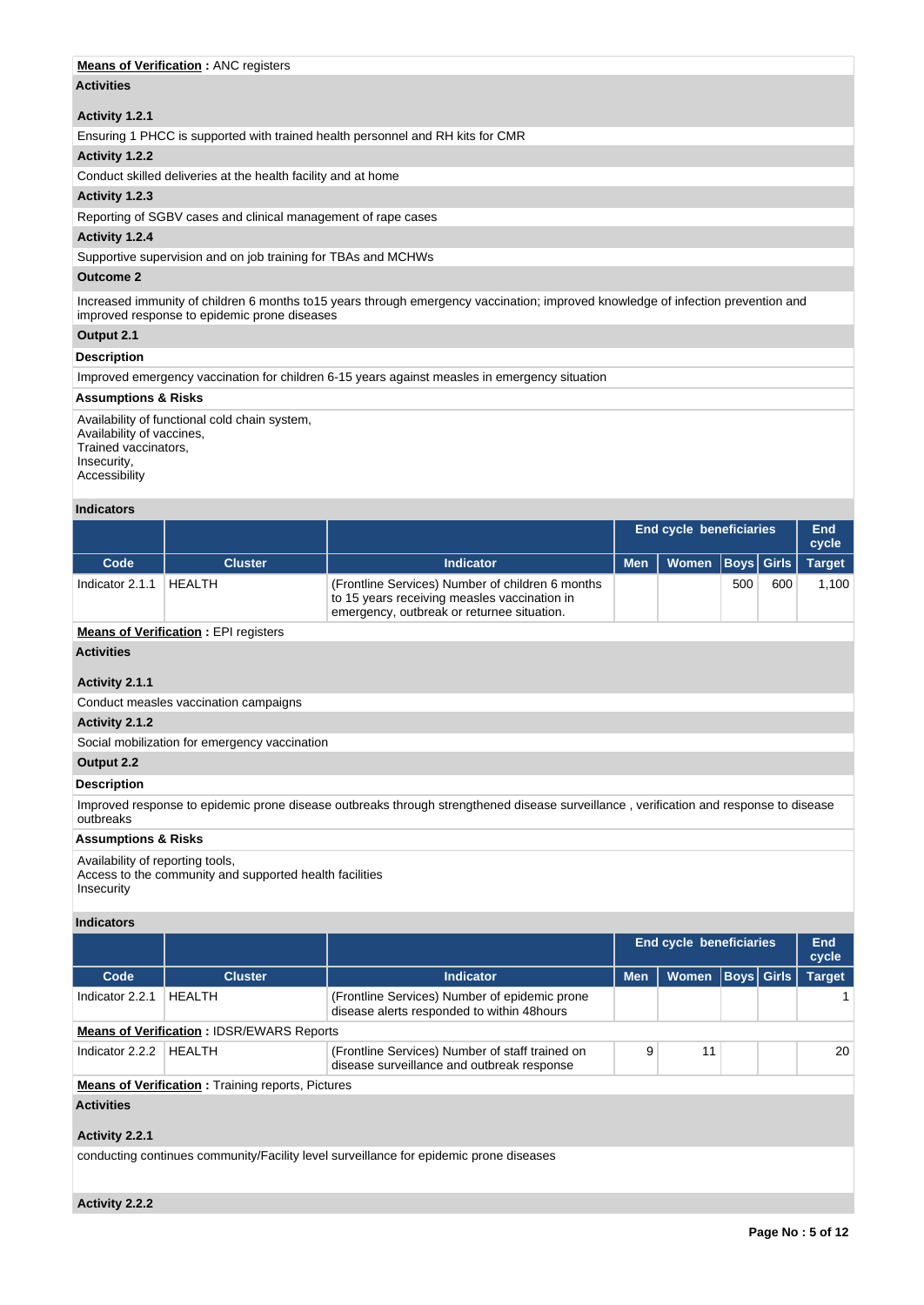Training of health staff on disease surveillance and outbreak response

## **Output 2.3**

### **Description**

Improved knowledge of infection prevention/health seeking behavior among community members

### **Assumptions & Risks**

Stable security,

Available funds

## **Indicators**

|                 |                |                                                                                 | <b>End cycle beneficiaries</b> |                                     |     | End<br>cycle |        |
|-----------------|----------------|---------------------------------------------------------------------------------|--------------------------------|-------------------------------------|-----|--------------|--------|
| Code            | <b>Cluster</b> | Indicator                                                                       |                                | Men   Women   Boys   Girls   Target |     |              |        |
| Indicator 2.3.1 | <b>HEALTH</b>  | (Frontline Services) Number of people reached by<br>health education /promotion | 4.200                          | 4.300                               | 800 | 700          | 10.000 |

**Means of Verification :** Pictures, Attendance register and weekly updates

## **Activities**

## **Activity 2.3.1**

Continues health education/promotion at the facility and in the community

## **Activity 2.3.2**

Social mobilization and health education/promotion for behavioral change during social/community events

## **Additional Targets :**

# **M & R**

## **Monitoring & Reporting plan**

The Project Log- frame and Work plan will be used to plan and measure implementation of activities.

1. Cluster M&E tools (FGD, support supervision assessments, accountability to affected population modalities) will be used to evaluate project response and performance.

2. TRI-SS will be contributing to the health cluster clinical package performance tracking on a monthly basis.

3. Guidelines on SSHF reporting will be adhered to as per mid-term and End of project submission.

4. Joint evaluation exercises will be conducted by TRI-SS, health cluster team and the CHD

5. Project reporting will use graphs and charts to represent project progress at all times.

6. Financial reporting will be analyzed on a monthly basis and shared with SSHF at the end of the project

### **Workplan**

| <b>Activitydescription</b>                                                                                                   | Year | 1 | 2 | 3 |          | 5                       | 6            |                 | 8            | 9                       |  |  |
|------------------------------------------------------------------------------------------------------------------------------|------|---|---|---|----------|-------------------------|--------------|-----------------|--------------|-------------------------|--|--|
| Activity 1.1.1: Provision of OPD consultations                                                                               | 2018 |   |   | X | $\times$ | X.                      |              | $X$ $X$ $X$ $X$ |              |                         |  |  |
| Activity 1.1.2: Treatment of SAM with Medical Complications                                                                  | 2018 |   |   | X | X        | <b>X</b>                | ΙX.          | $\mathsf{X}$    | $\mathsf{X}$ | ΙX.                     |  |  |
| Activity 1.1.3: Training of health staff on infection prevention and control (Wash in<br>health facilities)                  | 2018 |   |   |   | X        |                         |              |                 |              |                         |  |  |
| Activity 1.1.4: Procurement of Essential drugs                                                                               | 2018 |   |   | X | $\times$ |                         |              |                 |              |                         |  |  |
| Activity 1.1.5: Transportation of essential drugs,                                                                           | 2018 |   |   | X | X        |                         |              |                 |              |                         |  |  |
| Activity 1.1.6: Conduct routine health facility cleaning and washing/mooping                                                 | 2018 |   |   | X | X        | $\overline{\mathsf{x}}$ | $\mathsf{x}$ | ΙX.             | <b>X</b>     | $\overline{\mathsf{x}}$ |  |  |
| Activity 1.1.7: Mobile outreach activities to Korijo, Pure, Ajio and Managalotore,                                           | 2018 |   |   | X | X        | <b>X</b>                | $\mathsf{X}$ | IX.             | $\mathsf{X}$ | <sup>X</sup>            |  |  |
| Activity 1.1.8: Conduct one inception Meeting with CHD and RoSS at the start of<br>the project,                              | 2018 |   |   | X |          |                         |              |                 |              |                         |  |  |
| Activity 1.1.9: Conduct 2 community dialogue meetings with stakeholders and<br>community as a feedback mechanism per quarter | 2018 |   |   |   |          | X                       |              |                 | X            |                         |  |  |
| Activity 1.2.1: Ensuring 1 PHCC is supported with trained health personnel and RH<br>kits for CMR                            | 2018 |   |   | X | X        | <b>X</b>                | $\mathsf{X}$ | $\mathsf{X}$    | $x \times$   |                         |  |  |
| Activity 1.2.2: Conduct skilled deliveries at the health facility and at home                                                | 2018 |   |   | X | X        | $\mathsf{x}$            | $\mathsf{X}$ | ΙX.             | $\mathsf{x}$ | $\overline{\mathsf{x}}$ |  |  |
| Activity 1.2.3: Reporting of SGBV cases and clinical management of rape cases                                                | 2018 |   |   | X | X        | X                       | <b>X</b>     | ΙX.             | X.           | $\overline{\mathsf{x}}$ |  |  |
| Activity 1.2.4: Supportive supervision and on job training for TBAs and MCHWs                                                | 2018 |   |   | X | X        | X                       | ΙX.          | $\mathsf{X}$    | <b>X</b>     | X                       |  |  |
| Activity 2.1.1: Conduct measles vaccination campaigns                                                                        | 2018 |   |   |   |          | $\times$                | X            |                 | X.           | $\mathsf{X}$            |  |  |
| Activity 2.1.2: Social mobilization for emergency vaccination                                                                | 2018 |   |   |   | X        |                         |              | $\times$        |              |                         |  |  |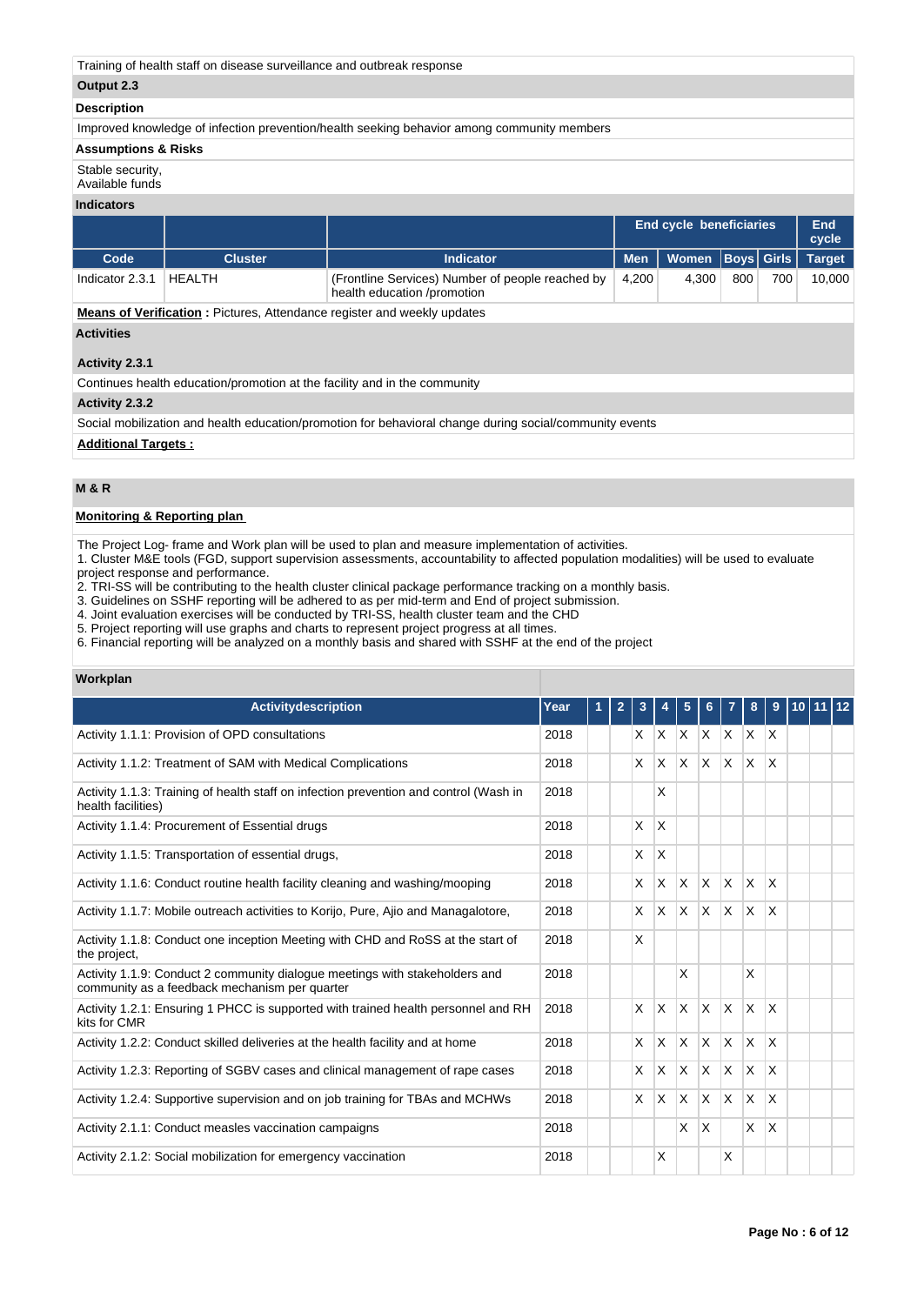| Activity 2.2.1: conducting continues community/Facility level surveillance for<br>epidemic prone diseases                  | 2018 | X | <b>X</b> | ΙX. | $X$ $X$      |     | $\mathsf{X} \mathsf{X}$ |                         |  |  |
|----------------------------------------------------------------------------------------------------------------------------|------|---|----------|-----|--------------|-----|-------------------------|-------------------------|--|--|
| Activity 2.2.2: Training of health staff on disease surveillance and outbreak<br>response                                  | 2018 |   | X        |     |              |     |                         |                         |  |  |
| Activity 2.3.1: Continues health education/promotion at the facility and in the<br>community                               | 2018 | X | X        | X   | $\mathsf{X}$ | lx. | IX.                     | $\mathsf{I} \mathsf{X}$ |  |  |
| Activity 2.3.2: Social mobilization and health education/promotion for behavioral<br>change during social/community events | 2018 | X | X.       | ΙX  | $ X $ $ X $  |     | lx.                     | $\mathsf{I} \mathsf{X}$ |  |  |
|                                                                                                                            |      |   |          |     |              |     |                         |                         |  |  |

### **OTHER INFO**

## **Accountability to Affected Populations**

The Rescue Initiative-South Sudan (TRI-SS) will develop a culture of engaging the community from the initiation of the project in order for the community to own it. Stakeholder workshops will be organized in the location identified for implementation of the response. The community will be consulted and provided with information regarding the project implementation. This will include engaging existing CHD, Community elders, Women, Youth groups, religious leaders and representatives of beneficiaries. This will be the medium through which communities will be encouraged to express their concerns, views and provide regular feedback to the implementing partner in a regular structured modality. Other reasonable modalities for feedback that is useful to the communities/beneficiaries will also be considered. These feedback will form part of the project performance reporting to the health cluster and will help guide the fine tuning of the project to enhance positive beneficiary experience

### **Implementation Plan**

1. Capacity building of the clinical and community staffs: All clinical and community teams involved in the implementation of the response will be provided initial orientation on their deliverables (Health, WASH, Nutrition and Protection as it pertains to the essential lifesaving packages

2. Technical guidelines, standard reporting formats (data collections tools) and protocols will be availed to ensure efficiency of the deliverables

3. Plan will be in place to mitigate stock outs

4. TRI-SS will closely coordinate with the health cluster at National and sub-national levels to ensure the response is in-line at all time with the health cluster strategy

5. The cluster will be informed regularly on the status of the implementation of the repose in-order to mitigate issues that will affect the response

### **Coordination with other Organizations in project area**

| Name of the organization | Areas/activities of collaboration and rationale                                                     |
|--------------------------|-----------------------------------------------------------------------------------------------------|
| WHO.UNFPA.UNICEF         | Supplies/Capacity Building/advocacy (PHCC Kits, RDTS<br>etc), Supplies (RH kits, Condoms), Vaccines |

### **Environment Marker Of The Project**

A: Neutral Impact on environment with No mitigation

### **Gender Marker Of The Project**

2a-The project is designed to contribute significantly to gender equality

### **Justify Chosen Gender Marker Code**

The project will focus on gender disparity and sensitivity to ensure that all the vulnerable populations enjoy the same positive essential lifesaving health services. Women bear the economic responsibilities of their families, are not in a position to make family and personal choices including reproductive issues. The project will ensure that women and girls are empowered proportionally to be given equal opportunity to be employed and serve their community. Women and girls must receive equal treatment in accessing essential lifesaving clinical health and protection services. Special effort will be made to ensure that the needs of adolescent youth (Boys/Girls) will be provided equal opportunities

## **Protection Mainstreaming**

1. Standardized psychosocial support will be provided ensuring confidentiality and privacy of individual who seek such services.

2. Capacity building for staff in the health facility will be conducted.

3. TRI-SS will conduct robust awareness and sensitization campaigns to raise awareness about their protection concerns and human rights. 4. The project will make use of community-based local protection mechanisms such as Community Complaints and Management

Structures.

5. Persons with specific needs like the unaccompanied boys and girls; older people (Men and women) and disable women and men in our project implementation area will be given priority in emergency health services.

6. Gender parity in this project will be reflected in staffing and during treatment of patient in the health facilities.

### **Country Specific Information**

### **Safety and Security**

Although the security situation in Kajo-Keji has been unstable in the recent past, relative calm has returned. TRI-SS has a security plan in place, which guides staff on safety and security in their movements while conducting humanitarian work. The staff will be provided with identity cards which they are advised to carry whenever they go out for work. In situations of high insecurity, staffs may be evacuated to Uganda (Moyo or Arua) for safety.

**Access**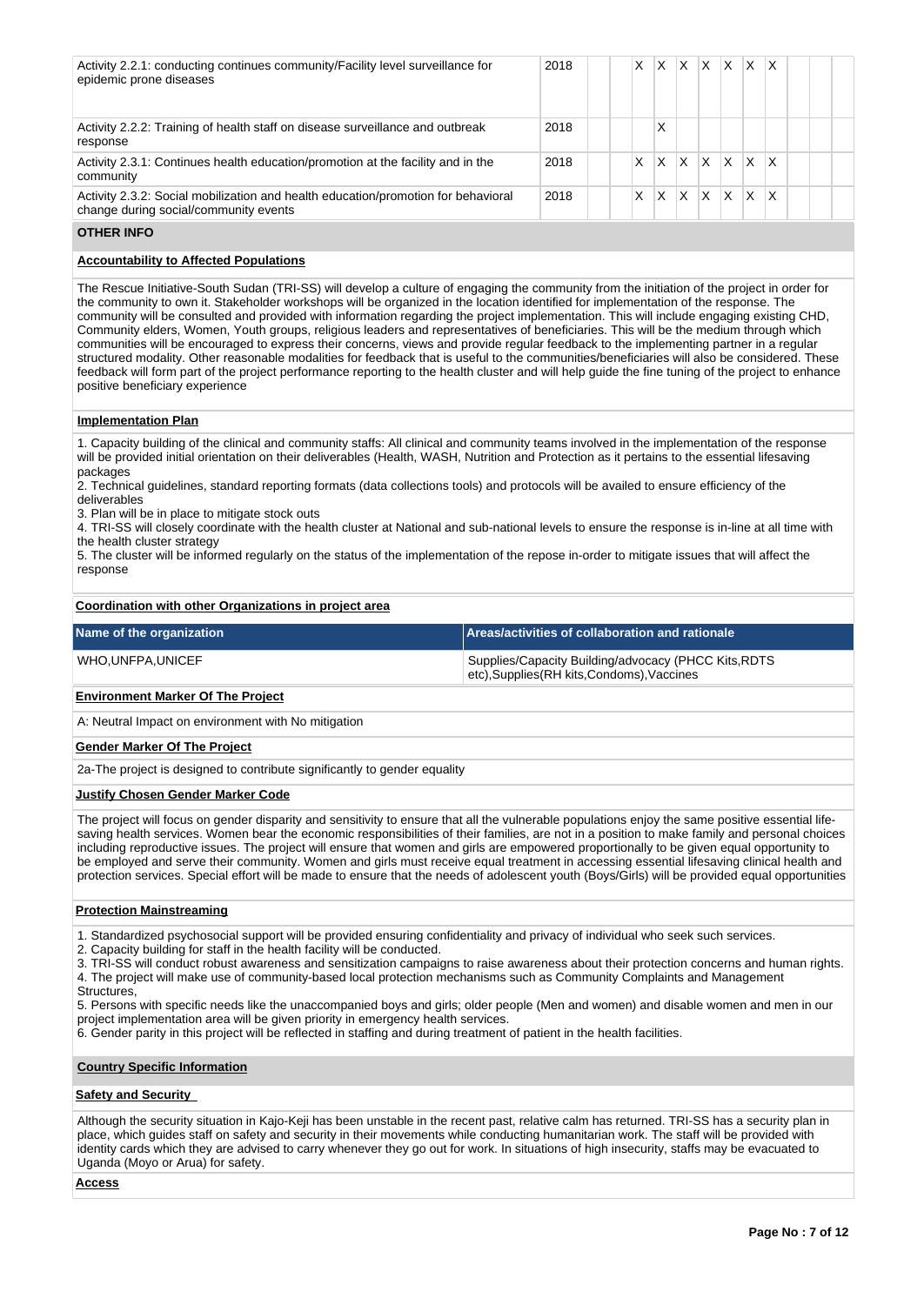Kajo-Keji is accessible through out the year mainly by road.TRI-SS will hire a car to transport supplies and staff for outreach and community health events

| <b>BUDGET</b> |                                                                                                                                                                                                                                                                                                                                                                                                                                                                                                                                                                                                                                     |   |                |                        |                                           |                |                   |  |  |  |
|---------------|-------------------------------------------------------------------------------------------------------------------------------------------------------------------------------------------------------------------------------------------------------------------------------------------------------------------------------------------------------------------------------------------------------------------------------------------------------------------------------------------------------------------------------------------------------------------------------------------------------------------------------------|---|----------------|------------------------|-------------------------------------------|----------------|-------------------|--|--|--|
| Code          | <b>Budget Line Description</b>                                                                                                                                                                                                                                                                                                                                                                                                                                                                                                                                                                                                      |   | D / S Quantity | <b>Unit</b><br>cost    | <b>Duration</b><br>Recurran charged<br>ce | $\%$<br>to CHF | <b>Total Cost</b> |  |  |  |
|               | 1. Staff and Other Personnel Costs                                                                                                                                                                                                                                                                                                                                                                                                                                                                                                                                                                                                  |   |                |                        |                                           |                |                   |  |  |  |
| 1.1           | <b>Executive Director</b>                                                                                                                                                                                                                                                                                                                                                                                                                                                                                                                                                                                                           | S | 1.             | 3,500<br>.00           | 6                                         | 35.00          | 7,350.00          |  |  |  |
|               | Executive Director will be responsible for effective administration and operations. Hiring and retention of competent and qualified<br>staff. signing all notes, agreements, and other instruments made and entered into and on behalf of the organization.<br>The Executive Director will be paid 1225\$ as a 35% contribution to his monthly salary making a total of \$6120 for six months and                                                                                                                                                                                                                                   |   |                |                        |                                           |                |                   |  |  |  |
|               | the cost include NSSF, Housing and Medical allowances.                                                                                                                                                                                                                                                                                                                                                                                                                                                                                                                                                                              |   |                |                        |                                           |                |                   |  |  |  |
| 1.2           | Programmes Manager                                                                                                                                                                                                                                                                                                                                                                                                                                                                                                                                                                                                                  | S | 1              | 3,400<br>.00           | 6                                         | 35.00          | 7,140.00          |  |  |  |
|               | The program Manager is to plan and design the program and proactively monitor its progress. Resolving issues and initiating<br>appropriate corrective action. To ensure effective quality assurance and the overall integrity of the program and specialist<br>standards, and to manage communications with all stakeholders.<br>The PM will be paid 1190\$ as a 35% contribution to his monthly salary making a total of \$7140 for six months and the cost<br>include NSSF, Housing and Medical allowances.                                                                                                                       |   |                |                        |                                           |                |                   |  |  |  |
| 1.3           | <b>Finance Manager</b>                                                                                                                                                                                                                                                                                                                                                                                                                                                                                                                                                                                                              | S |                | $1 \mid 2,000$<br>.00. | 6                                         | 35.00          | 4,200.00          |  |  |  |
|               | The Finance Manager will be paid 700\$ as a 35% contribution to her monthly salary making a total of \$4200 for six months and<br>the cost include NSSF, Housing and Medical allowances.                                                                                                                                                                                                                                                                                                                                                                                                                                            |   |                |                        |                                           |                |                   |  |  |  |
| 1.4           | HR/Admin                                                                                                                                                                                                                                                                                                                                                                                                                                                                                                                                                                                                                            | S | 1              | 1,200<br>.00           | 6                                         | 35.00          | 2,520.00          |  |  |  |
|               | The HR/Admin will maintain employee records, update HR databases (e.g. new hires, separations, vacation and sick leaves),<br>assist in payroll preparation by providing relevant data, like absences, bonus and leaves, Prepare reports and presentations for<br>internal communications, and Provide orientations for new employees<br>The HR/Admin will be paid 420\$ as a 35% contribution to her monthly salary making a total of \$2520 for six months and the cost<br>include NSSF, Housing and Medical allowances.                                                                                                           |   |                |                        |                                           |                |                   |  |  |  |
| 1.5           | Logistics officer                                                                                                                                                                                                                                                                                                                                                                                                                                                                                                                                                                                                                   | S |                | $1 \mid 1,200$<br>.00  | 6                                         | 35.00          | 2,520.00          |  |  |  |
|               | The Logistics officer will carry out logistics assessment to establish key logistics considerations for transportation, receipt,<br>handling, storage and distribution of drugs and commodities.<br>The Logistics officer will be paid 420\$ as a 35% contribution to his monthly salary making a total of \$2520 for six months and the                                                                                                                                                                                                                                                                                            |   |                |                        |                                           |                |                   |  |  |  |
|               | cost include NSSF, Housing and Medical allowances.                                                                                                                                                                                                                                                                                                                                                                                                                                                                                                                                                                                  |   |                |                        |                                           |                |                   |  |  |  |
| 1.6           | Security officer                                                                                                                                                                                                                                                                                                                                                                                                                                                                                                                                                                                                                    | S | $\mathbf{1}$   | 800.0<br>0             | 6                                         | 35.00          | 1,680.00          |  |  |  |
|               | The Security officer will be responsible to provide advice and training to staff and dependents on office and residential security<br>measures, prepare security reports, updates and conduct briefings, as required, report and investigate security related incidents<br>involving TRI-SS staff members, project personnel or eligible dependents, maintain office security by conducting physical<br>security inspections of facilities, if possible background checks, and entry control<br>The Security officer will be paid 180\$ as a 35% contribution to his monthly salary making a total of \$1680 for six months and the |   |                |                        |                                           |                |                   |  |  |  |
| 1.7           | cost include NSSF, Housing and Medical allowances.<br>Guards                                                                                                                                                                                                                                                                                                                                                                                                                                                                                                                                                                        | S |                | 2 100.0                | 6                                         | 100.00         | 1,200.00          |  |  |  |
|               | The Guard is to monitor and authorize entrance and departure of employees, visitors, and other persons, to guard against theft<br>and maintain security of premises, and detect signs of intrusion and ensure security of doors, windows, and gates.<br>The Guard will be paid 100\$ as a 100% contribution to his monthly salary making a total of \$600 for six months and the cost<br>include NSSF, Housing and Medical allowances.                                                                                                                                                                                              |   |                | 0                      |                                           |                |                   |  |  |  |
| 1.8           | Cleaners                                                                                                                                                                                                                                                                                                                                                                                                                                                                                                                                                                                                                            | S | $\overline{2}$ | 100.0<br>0             | 6                                         | 100.00         | 1,200.00          |  |  |  |
|               | The cleaner's role is to sweep floors with brushes or dust control mops, and to make breakfast for the staff.<br>The cleaner will be paid 100\$ as a 100% contribution to his monthly salary making a total of \$600 for six months and the cost                                                                                                                                                                                                                                                                                                                                                                                    |   |                |                        |                                           |                |                   |  |  |  |
| 1.9           | include NSSF, Housing and Medical allowances.<br><b>Health Manager</b>                                                                                                                                                                                                                                                                                                                                                                                                                                                                                                                                                              | D | 1 <sup>1</sup> | 2,500<br>.00           | 6                                         | 100.00         | 15,000.00         |  |  |  |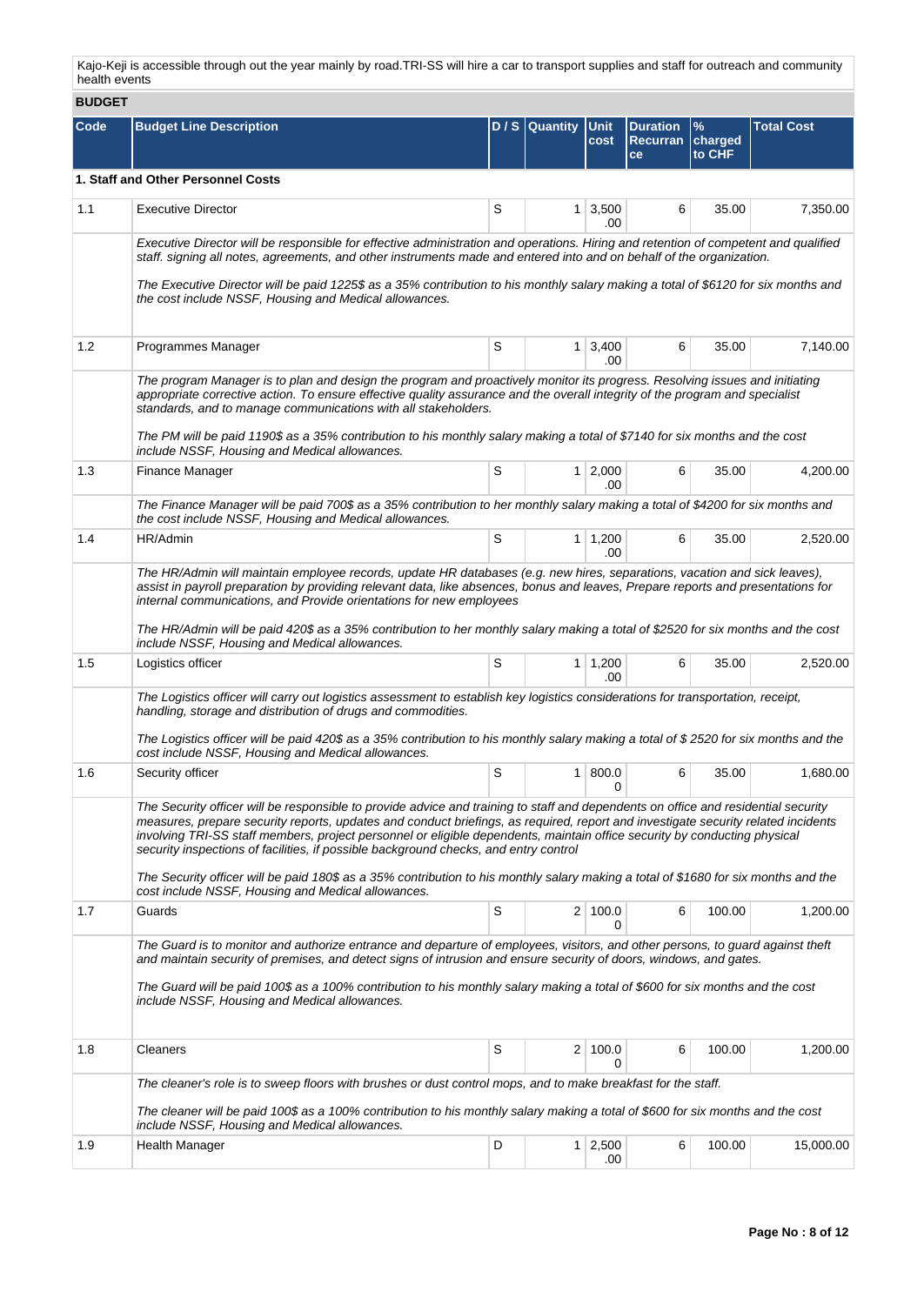|      | To Plan, design, execute, monitor, control and coordinate all the project activities, provide technical support,request necessary<br>supplies for the project and compile quarterly and final narrative reports.                   |   |   |                       |   |        |           |  |
|------|------------------------------------------------------------------------------------------------------------------------------------------------------------------------------------------------------------------------------------|---|---|-----------------------|---|--------|-----------|--|
|      | The Health Manager will be paid 2500\$ as a 100% contribution to his monthly salary making a total of \$12000 for six months and<br>the cost include NSSF, Housing and Medical allowances.                                         |   |   |                       |   |        |           |  |
| 1.10 | Field coordinator                                                                                                                                                                                                                  | D |   | 1 1,000<br>.00        | 6 | 100.00 | 6,000.00  |  |
|      | Coordinates all the project activities with the local authority, and other partners, attend coordination meetings, responsible for<br>staff security on the ground                                                                 |   |   |                       |   |        |           |  |
|      | The Field coordinator will be paid 1000\$ as a 100% contribution to his monthly salary making a total of \$6000 for six months and<br>the cost include NSSF, Housing and Medical allowances.                                       |   |   |                       |   |        |           |  |
| 1.11 | Clinical officer                                                                                                                                                                                                                   | D |   | 2   500.0<br>0        | 6 | 100.00 | 6,000.00  |  |
|      | Lead mobile clinics, patient's Case management through proper history taking, physical examination, request lab. test and<br>treatment and referral of cases for further management.                                               |   |   |                       |   |        |           |  |
|      | The Clinical officer will be paid \$500*2= \$1000 as a 100% contribution to his/her monthly salary making a total of \$6000 for six<br>months and the cost include NSSF, Housing and Medical allowances for two clinical officers. |   |   |                       |   |        |           |  |
| 1.12 | Lab Assitants                                                                                                                                                                                                                      | D |   | 2 150.0<br>0          | 6 | 100.00 | 1,800.00  |  |
|      | Place request for the supplies, collection of patient's specimen, testing /analysis and reporting for accurate patient;s management                                                                                                |   |   |                       |   |        |           |  |
|      | The Lab Assistants will be paid \$150 as a 100% contribution to his/her monthly salary making a total of \$1800 for six months and<br>the cost include NSSF, Housing and Medical allowances.                                       |   |   |                       |   |        |           |  |
| 1.13 | <b>CHWs</b>                                                                                                                                                                                                                        | D |   | 3 120.0<br>0          | 6 | 100.00 | 2,160.00  |  |
|      | As part of mobile team, to offer health promotion and preventive services during an out reach and static service provision, contact<br>follow up, home visits for case identification and review.                                  |   |   |                       |   |        |           |  |
|      | CHWs will be paid \$120*3= \$360 as a 100% contribution to his/her monthly salary making a total of \$2160 for six months and the<br>cost include NSSF, Housing and Medical allowances for three (3) CHWs.                         |   |   |                       |   |        |           |  |
| 1.14 | <b>Community Mobilizers</b>                                                                                                                                                                                                        | D |   | $1 \mid 150.0$<br>0   | 6 | 100.00 | 900.00    |  |
|      | Mobilizes community for any health interventions,e.g. Vaccination, ANC services. Increases awareness on the importance health<br>seeking behavior, health promotion and disease prevention.                                        |   |   |                       |   |        |           |  |
|      | The Community mobilizers will be paid \$120*2=240 as a 100% contribution to his/her monthly salary making a total of \$900 for<br>six months and the cost include NSSF, Housing and Medical allowances.                            |   |   |                       |   |        |           |  |
| 1.15 | Vaccinators                                                                                                                                                                                                                        | D |   | 3   100.0<br>$\Omega$ | 6 | 100.00 | 1,800.00  |  |
|      | To clean building floors by sweeping, mopping, scrubbing, and assist in crowd control during out reach activities.                                                                                                                 |   |   |                       |   |        |           |  |
|      | Vaccinators will be paid \$100*2= \$200 as a 100% contribution to his/her monthly salary making a total of \$1800 for six months<br>and the cost include NSSF, Housing and Medical allowances.                                     |   |   |                       |   |        |           |  |
| 1.16 | <b>Health Officer</b>                                                                                                                                                                                                              | D |   | $2 \mid 1,000$<br>.00 | 6 | 100.00 | 12,000.00 |  |
|      | Responsible for planning, implementation of service delivery and monitoring of all activities in their respective areas of operation.                                                                                              |   |   |                       |   |        |           |  |
|      | Health officer will be paid 1000 as a 100% contribution to his/her monthly salary making a total of \$12000 for six months and the<br>cost include NSSF, Housing and Medical allowances.                                           |   |   |                       |   |        |           |  |
| 1.17 | Midwife                                                                                                                                                                                                                            | D |   | 2 400.0<br>0          | 6 | 100.00 | 4,800.00  |  |
|      | Provision of ANC services, educate women on birth preparedness and complication readiness plan, clean and safe delivery<br>services.                                                                                               |   |   |                       |   |        |           |  |
|      | Midwife will be paid 400*2=800 as a 100% contribution to his/her monthly salary making a total of \$4800 for six months and the<br>cost include NSSF, Housing and Medical allowances.                                              |   |   |                       |   |        |           |  |
| 1.18 | Community Mobilization officer                                                                                                                                                                                                     | D | 1 | 200.0<br><sup>0</sup> | 6 | 100.00 | 1,200.00  |  |
|      | As part of mobile team, to offer health promotion and preventive services during an out reach and static service provision, contact<br>follow up, home visits for case identification and review.                                  |   |   |                       |   |        |           |  |
|      | Support community mobilizers to conduct social mobilization for service uptake paid \$200 per month making a total of \$1200                                                                                                       |   |   |                       |   |        |           |  |
| 1.19 | Field finance officer                                                                                                                                                                                                              | D | 1 | 500.0<br>0            | 6 | 100.00 | 3,000.00  |  |
|      | Financial accountability and reporting at the field level @\$500 per month making a total of \$3000                                                                                                                                |   |   |                       |   |        |           |  |
| 1.20 | Cashier Juba                                                                                                                                                                                                                       | S | 1 | 700.0<br>0            | 6 | 50.00  | 2,100.00  |  |
|      | Support the Finance manager and responsible for daily financial records @ \$700 50% making a total of \$350 monthly                                                                                                                |   |   |                       |   |        |           |  |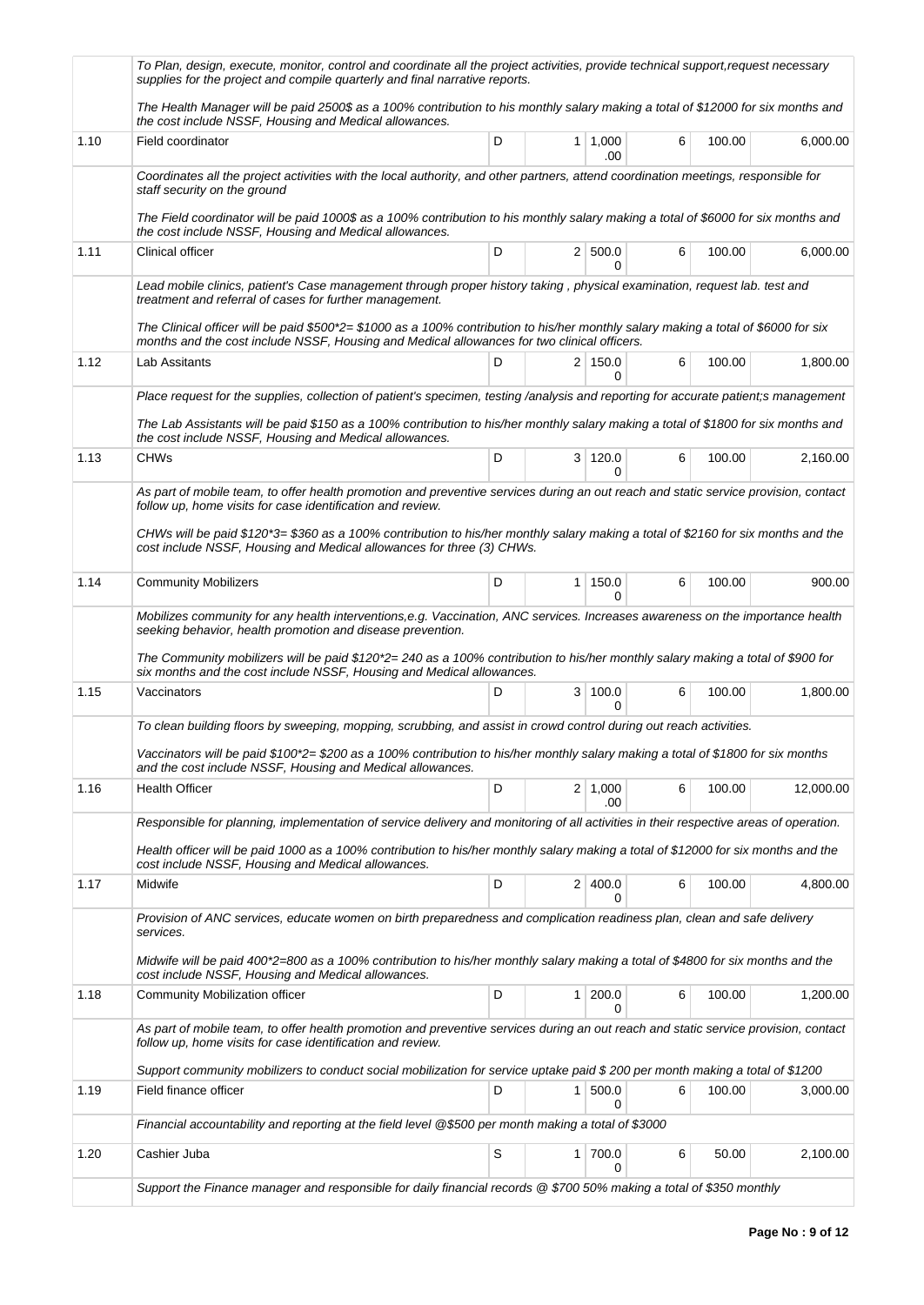| 1.21         | <b>SRH</b> officer                                                                                                                                                                                                                                                                                                                                                                                                                                              | D                                      | $\mathbf{1}$   | 300.0<br>0      | 6            | 100.00     | 1,800.00  |  |  |  |
|--------------|-----------------------------------------------------------------------------------------------------------------------------------------------------------------------------------------------------------------------------------------------------------------------------------------------------------------------------------------------------------------------------------------------------------------------------------------------------------------|----------------------------------------|----------------|-----------------|--------------|------------|-----------|--|--|--|
|              | Responsible for reporting of SGBV cases, communication ad CMR paid 300 USD per month                                                                                                                                                                                                                                                                                                                                                                            |                                        |                |                 |              |            |           |  |  |  |
|              | <b>Section Total</b>                                                                                                                                                                                                                                                                                                                                                                                                                                            |                                        |                |                 |              |            | 86,370.00 |  |  |  |
|              | 2. Supplies, Commodities, Materials                                                                                                                                                                                                                                                                                                                                                                                                                             |                                        |                |                 |              |            |           |  |  |  |
| 2.1          | Procurement of essentials drug as contingency plan                                                                                                                                                                                                                                                                                                                                                                                                              | D<br>5,000<br>2<br>$\mathbf{1}$<br>.00 |                |                 |              |            |           |  |  |  |
|              | movement of supplies from Juba to Kajikejo still remained difficult due to restriction in security clearance, thus this drugs will<br>bridge the gap while a process to get drugs from the pipeline partners still on going, the drugs will be procured from Uganda and<br>to be transported to Kaj kejo through Yumbe district.<br>Procurement of 100% essential drugs from Uganda at 5000\$ per quarter for two quarters making a total of 10000\$ in six (6) |                                        |                |                 |              |            |           |  |  |  |
|              | months.                                                                                                                                                                                                                                                                                                                                                                                                                                                         |                                        |                |                 |              |            |           |  |  |  |
| $2.2\,$      | Transportation of essentials drugs                                                                                                                                                                                                                                                                                                                                                                                                                              | D                                      | 1 <sup>1</sup> | 799.8<br>0      | 2            | 100.00     | 1,599.60  |  |  |  |
|              | To transport essential drugs from Uganda to KajoKeji                                                                                                                                                                                                                                                                                                                                                                                                            |                                        |                |                 |              |            |           |  |  |  |
|              | Transportation of 100% essential drugs from Uganda to KajoKeji at 799.8\$ per quarter for two quarters, making a total of<br>1599.60\$ in six (6) months                                                                                                                                                                                                                                                                                                        |                                        |                |                 |              |            |           |  |  |  |
| 2.3          | Detergents/ Soap/laundry                                                                                                                                                                                                                                                                                                                                                                                                                                        | D                                      |                | $2 \mid 35.10$  | 6            | 100.00     | 421.20    |  |  |  |
|              | For maintaining hygiene/ infection control through decontamination                                                                                                                                                                                                                                                                                                                                                                                              |                                        |                |                 |              |            |           |  |  |  |
|              | Detergents for Supported Health Facilities at 35.1\$ per month for 2 Health Facilities making a total of 421.2 in (6) months.                                                                                                                                                                                                                                                                                                                                   |                                        |                |                 |              |            |           |  |  |  |
| 2.4          | Car Hire for mobile teams                                                                                                                                                                                                                                                                                                                                                                                                                                       | D                                      |                | $12$ 100.0<br>0 | 6            | 100.00     | 7,200.00  |  |  |  |
|              | To transport medical supplies and personnel for mobile outreach activities twice a week each site making 12 outreach site<br>activities @ \$100 per trip making a total of 7,200                                                                                                                                                                                                                                                                                |                                        |                |                 |              |            |           |  |  |  |
| 2.5          | Mobile out reach to Korijo, Pure, Ajio and<br>Mangalotore/water/Soda/Lunch                                                                                                                                                                                                                                                                                                                                                                                      | D                                      |                | 12 50.00        | 6            | 100.00     | 3,600.00  |  |  |  |
|              | Lunch, water and Lunch for mobile outreach teams at \$50 per each trip for 12 trips per month making a total of \$3600                                                                                                                                                                                                                                                                                                                                          |                                        |                |                 |              |            |           |  |  |  |
| 2.6          | Project inceptio meeting during outreach visits with community<br>leaders and chiefs/Water/Soda                                                                                                                                                                                                                                                                                                                                                                 | D                                      |                | 50 15.00        | 1            | 100.00     | 750.00    |  |  |  |
|              | To launch the project and have management discussions with the community leaders to ensure ownership and acceptability to<br>be attended by 50 people at \$15 per person for transport, lunch and breakfast                                                                                                                                                                                                                                                     |                                        |                |                 |              |            |           |  |  |  |
| 2.7          | Dialogue Meetings during outreach visits with community<br>leaders and chiefs/Water/Soda                                                                                                                                                                                                                                                                                                                                                                        | D                                      |                | 50 15.00        | $\mathbf{1}$ | 100.00     | 750.00    |  |  |  |
|              | Community dialogue meetings as a feedback mechanism per quarter to be attended by 50 stakeholders @ \$15 for transport,<br>Breakfast and Lunch                                                                                                                                                                                                                                                                                                                  |                                        |                |                 |              |            |           |  |  |  |
| 2.8          | Printing of 200 T-SHirts                                                                                                                                                                                                                                                                                                                                                                                                                                        | D                                      |                | 100 10.00       |              | 1   100.00 | 1,000.00  |  |  |  |
|              | For visibility @ \$10 each making a total of \$1000                                                                                                                                                                                                                                                                                                                                                                                                             |                                        |                |                 |              |            |           |  |  |  |
|              | <b>Section Total</b>                                                                                                                                                                                                                                                                                                                                                                                                                                            |                                        |                |                 |              |            | 25,320.80 |  |  |  |
| 3. Equipment |                                                                                                                                                                                                                                                                                                                                                                                                                                                                 |                                        |                |                 |              |            |           |  |  |  |
| NA.          | <b>NA</b>                                                                                                                                                                                                                                                                                                                                                                                                                                                       | <b>NA</b>                              | 0              | 0.00            | 0            | 0          | 0.00      |  |  |  |
|              | <b>NA</b>                                                                                                                                                                                                                                                                                                                                                                                                                                                       |                                        |                |                 |              |            |           |  |  |  |
|              | <b>Section Total</b>                                                                                                                                                                                                                                                                                                                                                                                                                                            |                                        |                |                 |              |            | 0.00      |  |  |  |
|              | 4. Contractual Services                                                                                                                                                                                                                                                                                                                                                                                                                                         |                                        |                |                 |              |            |           |  |  |  |
| 4.1          | Training of health staff on infection prevention and control<br>(Wash in health facilities)                                                                                                                                                                                                                                                                                                                                                                     | D                                      |                | 20 20.00        | 3            | 100.00     | 1,200.00  |  |  |  |
|              | To maintain staff knowledge and skills on infection prevention and control.                                                                                                                                                                                                                                                                                                                                                                                     |                                        |                |                 |              |            |           |  |  |  |
|              | Training of 20 health staff once in every two months on infection prevention and control (WASH in the facilities) at 20\$ per person<br>making a total of 1200 in (6) months.                                                                                                                                                                                                                                                                                   |                                        |                |                 |              |            |           |  |  |  |
| 4.2          | Training of health staff on disease surveillance and outbreak<br>response                                                                                                                                                                                                                                                                                                                                                                                       | D                                      |                | 20 20.00        | 3            | 100.00     | 1,200.00  |  |  |  |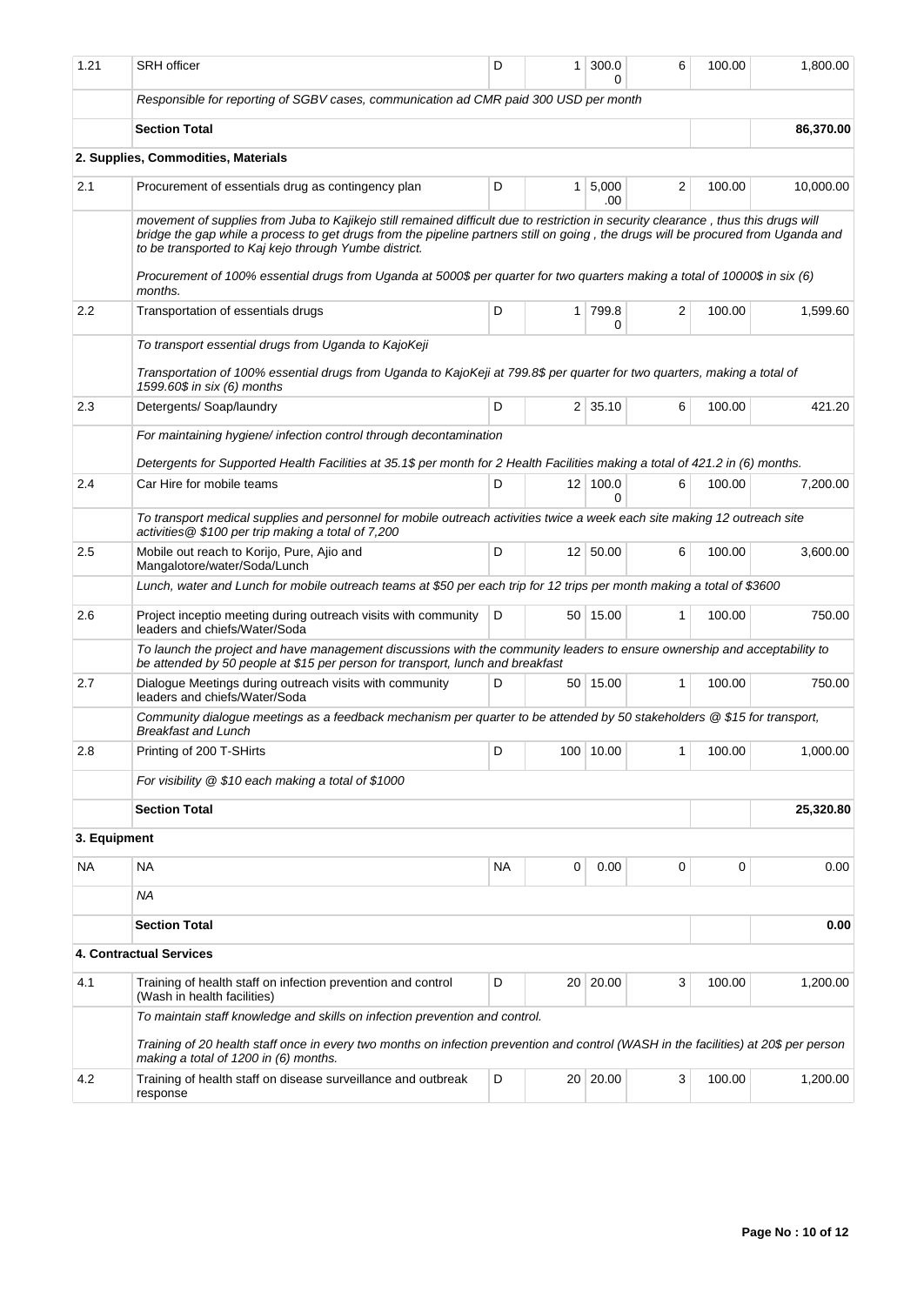|                         | To maintain staff knowledge and skills on disease surveillance and outbreak response<br>Train 20 health staff once in every two months on disease surveillance and outbreak response at 20\$ per person making a total of<br>1200\$in (6) months. |   |        |                     |    |        |            |
|-------------------------|---------------------------------------------------------------------------------------------------------------------------------------------------------------------------------------------------------------------------------------------------|---|--------|---------------------|----|--------|------------|
|                         | <b>Section Total</b>                                                                                                                                                                                                                              |   |        |                     |    |        | 2,400.00   |
| 5. Travel               |                                                                                                                                                                                                                                                   |   |        |                     |    |        |            |
| 5.1                     | Air tickets for Health Manager and Programmes Manager and<br>finance manager for supportive supervision                                                                                                                                           | D |        | 3   400.0<br>0      | 6  | 100.00 | 7,200.00   |
|                         | To provide technical support, and training fo staff in the field<br>To cater for four (6) tickets (two ways) in two field visit by the health manager and program manager at 400\$ per trip making a<br>total of 7200\$ in six (6) months         |   |        |                     |    |        |            |
| 5.2                     | Perdiem for Health Manager and programmes Manager and<br>finance managerduring field visits                                                                                                                                                       | D |        | 3   15.00           | 75 | 100.00 | 3,375.00   |
|                         | To support health manager and program manager in the field<br>To cater for feeding and accommodation for two persons for 15 days at 15\$ per day making a total of 3375\$ in six (6) months                                                       |   |        |                     |    |        |            |
|                         | <b>Section Total</b>                                                                                                                                                                                                                              |   |        |                     |    |        | 10,575.00  |
|                         | 6. Transfers and Grants to Counterparts                                                                                                                                                                                                           |   |        |                     |    |        |            |
| 6.1                     | Bank charges                                                                                                                                                                                                                                      | D | 1      | 100.0<br>0          | 6  | 100.00 | 600.00     |
|                         | Bank charges and withdrawals direct cost                                                                                                                                                                                                          |   |        |                     |    |        |            |
|                         | To cater for the bank charges during withdrawals and transfers of field staff salaries and activity money at 100\$ per month making<br>a total of 600\$ in six (6) months                                                                         |   |        |                     |    |        |            |
|                         | <b>Section Total</b>                                                                                                                                                                                                                              |   |        |                     |    |        | 600.00     |
|                         | 7. General Operating and Other Direct Costs                                                                                                                                                                                                       |   |        |                     |    |        |            |
| 7.1                     | internet                                                                                                                                                                                                                                          | D |        | $2 \mid 224.6$<br>1 | 6  | 100.00 | 2,695.32   |
|                         | For effective communication and reporting transmission from the field project sites.<br>To cater for internet support at 224.61\$ per month, charged 100% from the project budget making a total of 2695.32\$ in six (6)<br>months                |   |        |                     |    |        |            |
| 7.2                     | Office rent                                                                                                                                                                                                                                       | D |        | $2 \mid 300.0$<br>0 | 6  | 80.00  | 2,880.00   |
|                         | offices in Juba and kajokeji<br>To cater for office rent in KajoKeji and Juba at 300\$ per month, charged 80% from the project budget making a total of 2880\$ in<br>six (6) months                                                               |   |        |                     |    |        |            |
|                         | <b>Section Total</b>                                                                                                                                                                                                                              |   |        |                     |    |        | 5,575.32   |
| <b>SubTotal</b>         |                                                                                                                                                                                                                                                   |   | 310.00 |                     |    |        | 130,841.12 |
| Direct                  |                                                                                                                                                                                                                                                   |   |        |                     |    |        | 100,931.12 |
| Support                 |                                                                                                                                                                                                                                                   |   |        |                     |    |        | 29,910.00  |
| <b>PSC Cost</b>         |                                                                                                                                                                                                                                                   |   |        |                     |    |        |            |
| <b>PSC Cost Percent</b> |                                                                                                                                                                                                                                                   |   |        |                     |    |        | 7.00       |
| <b>PSC Amount</b>       |                                                                                                                                                                                                                                                   |   |        |                     |    |        | 9,158.88   |
| <b>Total Cost</b>       |                                                                                                                                                                                                                                                   |   |        |                     |    |        | 140,000.00 |